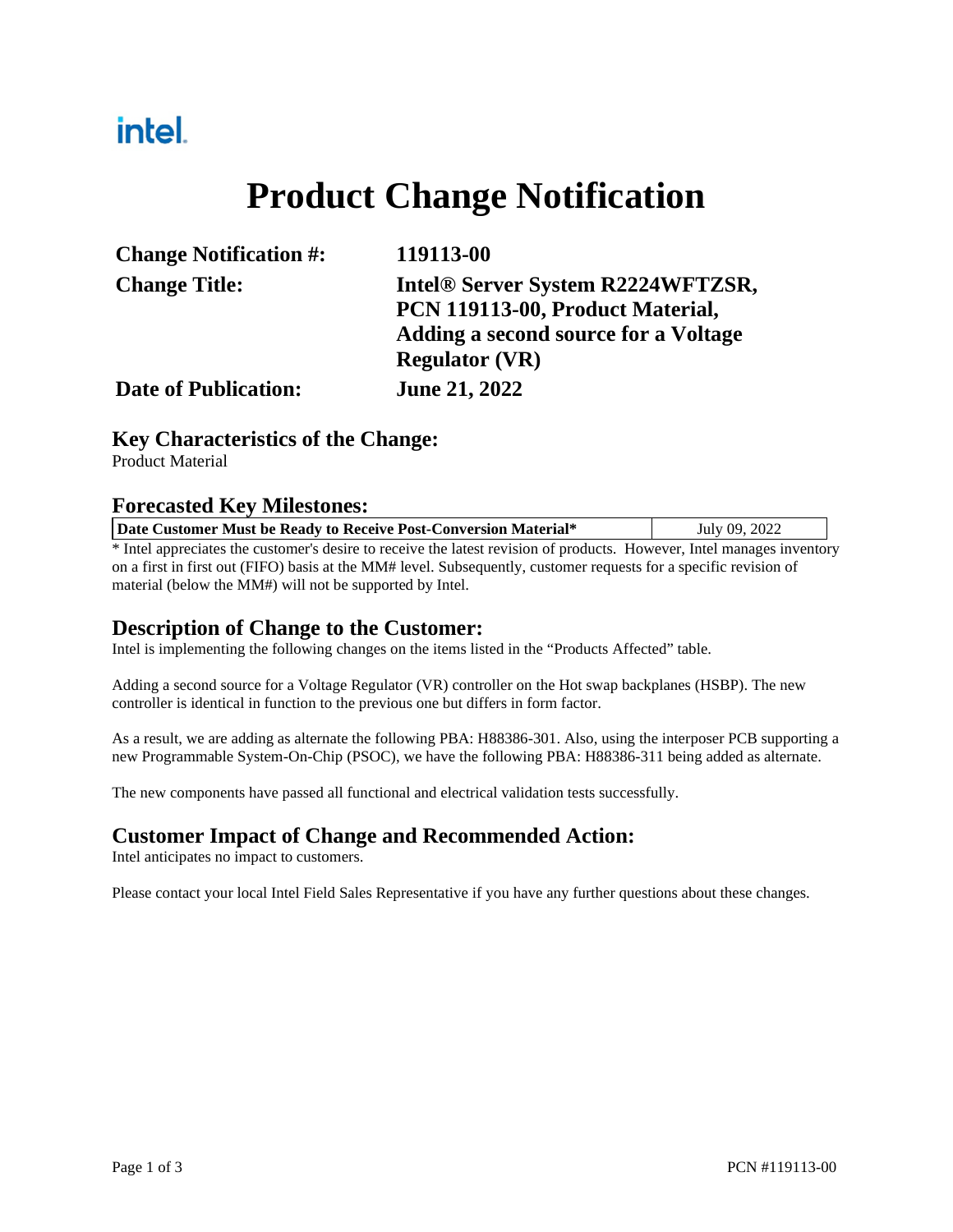| Troudels innected inter or define could:        |                     |     |                   |                                       |            |                                                      |  |  |
|-------------------------------------------------|---------------------|-----|-------------------|---------------------------------------|------------|------------------------------------------------------|--|--|
| <b>Marketing Name</b>                           | <b>Product Code</b> | MM# | TA                | <b>Pre Change   Pre Change</b><br>PBA | TА         | <b>Post Change   Post Change  </b><br><b>PBA</b>     |  |  |
| Intel <sup>®</sup> Server System<br>R2224WFTZSR | R2224WFTZSR         |     | 986051 K39998-012 | H88386-252<br>H88386-253              | K39998-013 | H88386-252<br>H88386-253<br>H88386-301<br>H88386-311 |  |  |

### **Products Affected/Intel Ordering Codes:**

### **PCN Revision History:**

| <b>Date of Revision:</b> | <b>Revision Number:</b> | <b>Reason:</b>           |
|--------------------------|-------------------------|--------------------------|
| June 21, 2022            | 00                      | Originally Published PCN |